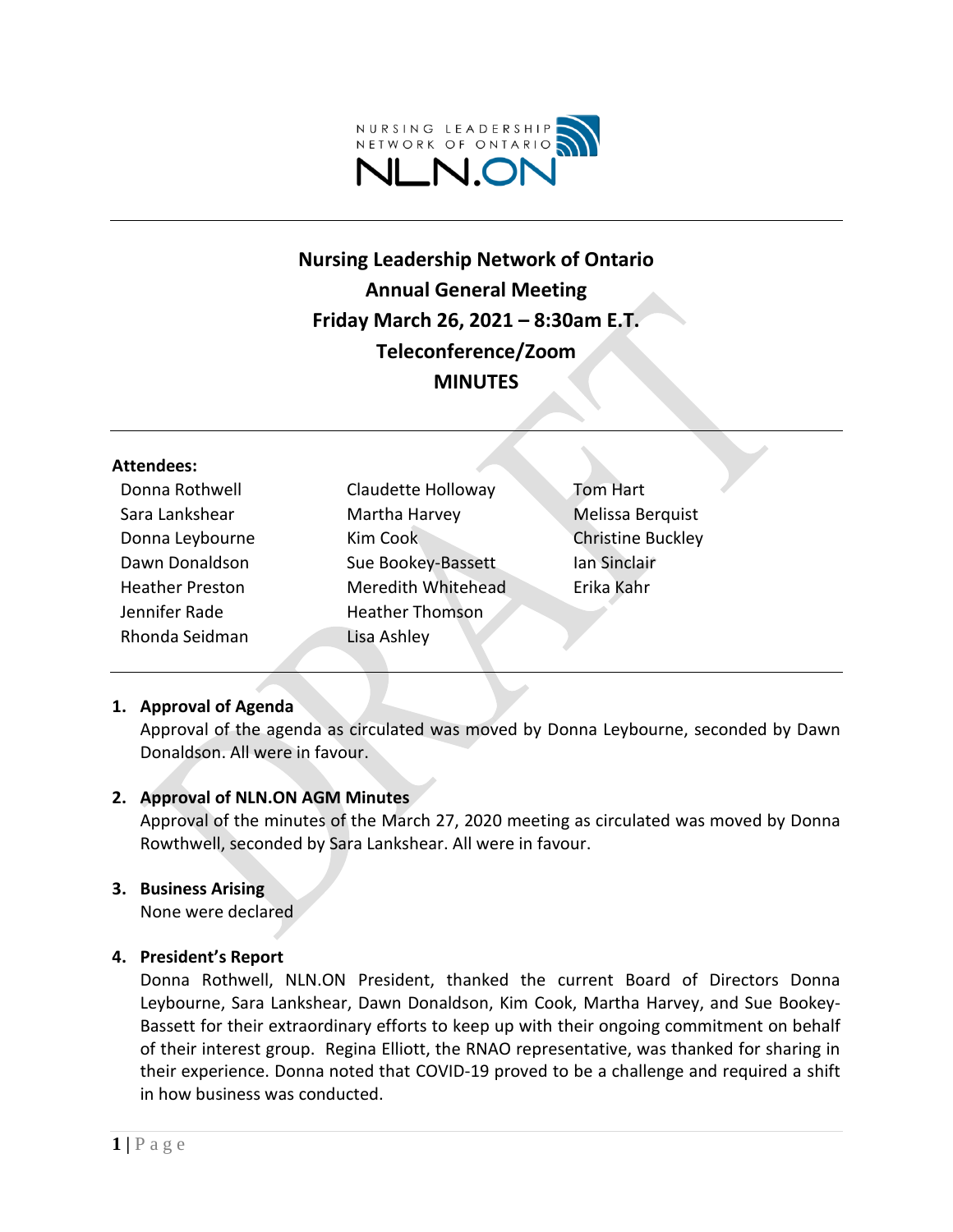In 2017 NLN.ON embarked on a Nursing Strategic Plan which will carry through until 2022. The three major pillars within the strategy will follow the mission of creating and influencing the future of nursing leadership within Ontario's Health care system. The three strategic themes and their accomplishments are:

- **Creating One Voice -** We made significant revisions to our Bylaws to be more inclusive of nursing leadership and nursing membership in our family of nursing.
- **A Collaborative Partner -** NLN.ON continues to work closely with CNA, as you may know NLN was one of the founding members of the CNA Leadership Academy. Donna as President, worked with the CNA Ontario branch nursing group; worked with the MPPs to discuss the Federal budget and the importance and relevance of nursing; was a judge in the "Nursing the Future - Teaching Excellence" Award nominations; continued dialogue with CNA CEO Michael Villeneuve in promoting leadership. Sue Bookey-Bassett has been working closely with the Canadian Nursing Foundation.
- **Innovation and Education -** Due to the ongoing COVID-19 pandemic there was a need to pivot and devise new strategies to replace the in-person yearly conference. A new initiative "New Leader Stream and the Leadership Journey" was created as a series of monthly webinars which will continue beyond the pandemic.

# **5. Finance Report - Sara Lankshear**

Jennifer Rade, a Licensed Public Accountant, had prepared a financial document at the request of the NLN.ON Board. The document was created based on the information provided by management. Jennifer Rade submitted a Statement of Financial Position (Balance Sheet) for the NLN as of December 31, 2020 and a Statement of Income and Changes in net assets for the year reviewed.

Sara Lankshear moved approval of the financial documents, seconded by Donna Leybourne. All were in favour.

Sara Lankshear moved to re-appoint Jennifer Rade, an external accountant, to conduct a review engagement for the 2021 fiscal year, seconded by Dawn Donaldson. All were in favour.

To keep costs down, monthly board meetings are being held virtually, a process started before the COVID-19 pandemic. The 2020 conference was cancelled due to the pandemic and deemed it necessary to cancel the 2021 conference as well.

FSEL was thanked for their persistence in retrieving the hotel deposit for the 2020 conference.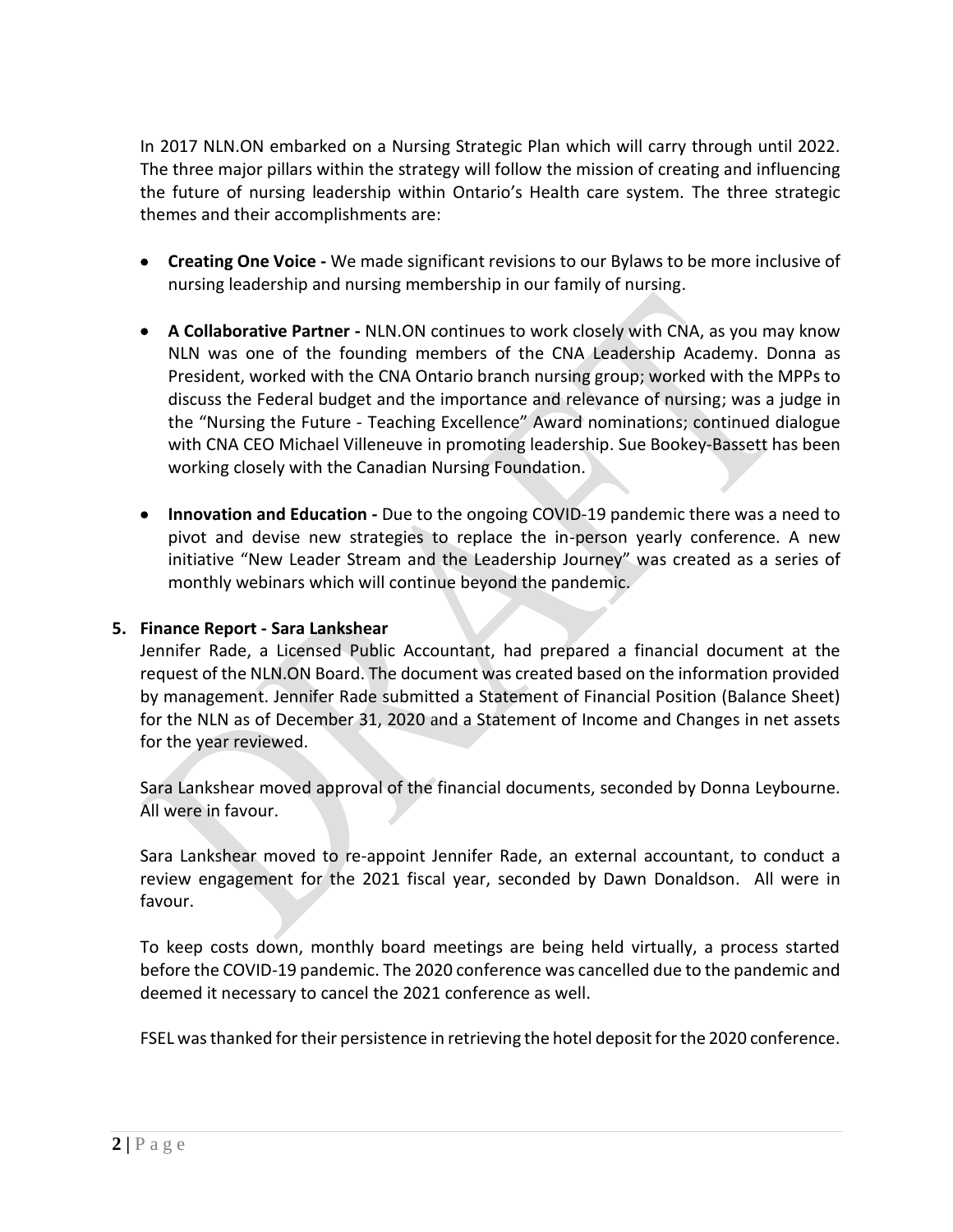# **6. Communications - Martha Harvey & Kim Cook**

NLN.ON is continuing to use Newsletters, and social media to keep communication lines open with its members. We have a great network presence with approximately 1,400 followers on Facebook, 600 on Twitter and 1,600 on LinkedIn as of the meeting date. Members are encouraged to join on the various platforms.

A new Communications Policy has been developed to provide guidelines for a variety of different forms of internal/external communications.

# **7. Membership - Dawn Donaldson**

As at of November 2020 for there were 565 are Registered Nurses, 2,237 are Undergraduate RN Students as RNAO members of NLN. As of March 19, 2021 we report a slowly growing number of independent membership which was at 34 members.

There has been a continual collaboration with RNAO regarding strategies of retention and recruitment, by sending out letters for lapsing memberships and communication with RN students as they become RNs to continue their NLN.ON membership. These strategies are historic and on-going.

Newsletters, website communications, and social media are the methods used to reach out to our members. Membership pins and information cards have been provided in the past at the in-person conferences, which has stymied since the pandemic, but are still available for distribution.

More strategies include reduced registration fees for members to attend the annual conference and an offer of on-going educational webinars in lieu of the conferences.

## **8. Nomination's report - Sara Lankshear**

There was an unprecedented response to the call for nominations this year resulting in eight nominees. For the 2021 to 2023 term, Donna Leybourne will become President, Martha Harvey, Kim Cook, Dawn Donaldson, and Sue Bookey-Bassett will remain on the board. Regina Elliott will remain as the RNAO Interest Group Representative. The new board members were asked to introduce themselves; they are Meredith Whitehead, Heather Thomson, Tom Hart, and Melissa Berquist.

# **9. Education and Research report - Sue Bookey-Bassett**

NLN.ON has a total of \$8,500 in awards funds that members can apply for, unfortunately we have not had any applicants for two of the five awards: the Sue Matthews Exemplary Mentorship Award and the Nursing Leadership Innovation Seed Grant award. The number of award applicants this year was quite low, with the application deadline being extended. This delayed the judging process which will take place in the next few weeks. After the current awards are completed, there will be a discussion as to how to promote the awards that did not receive any applications. The low number of applicants is thought to be due to the heavy work load the pandemic has given to nurse leaders.

In 2021, NLN.ON and Canadian Nurses Foundation (CNF) in partnership created a new award for the next three years. The NLN.ON/CNF Nursing Leadership Award is valued at \$2,000, half of which is provided by CNF. The award is for nurses studying leadership in a formal academics